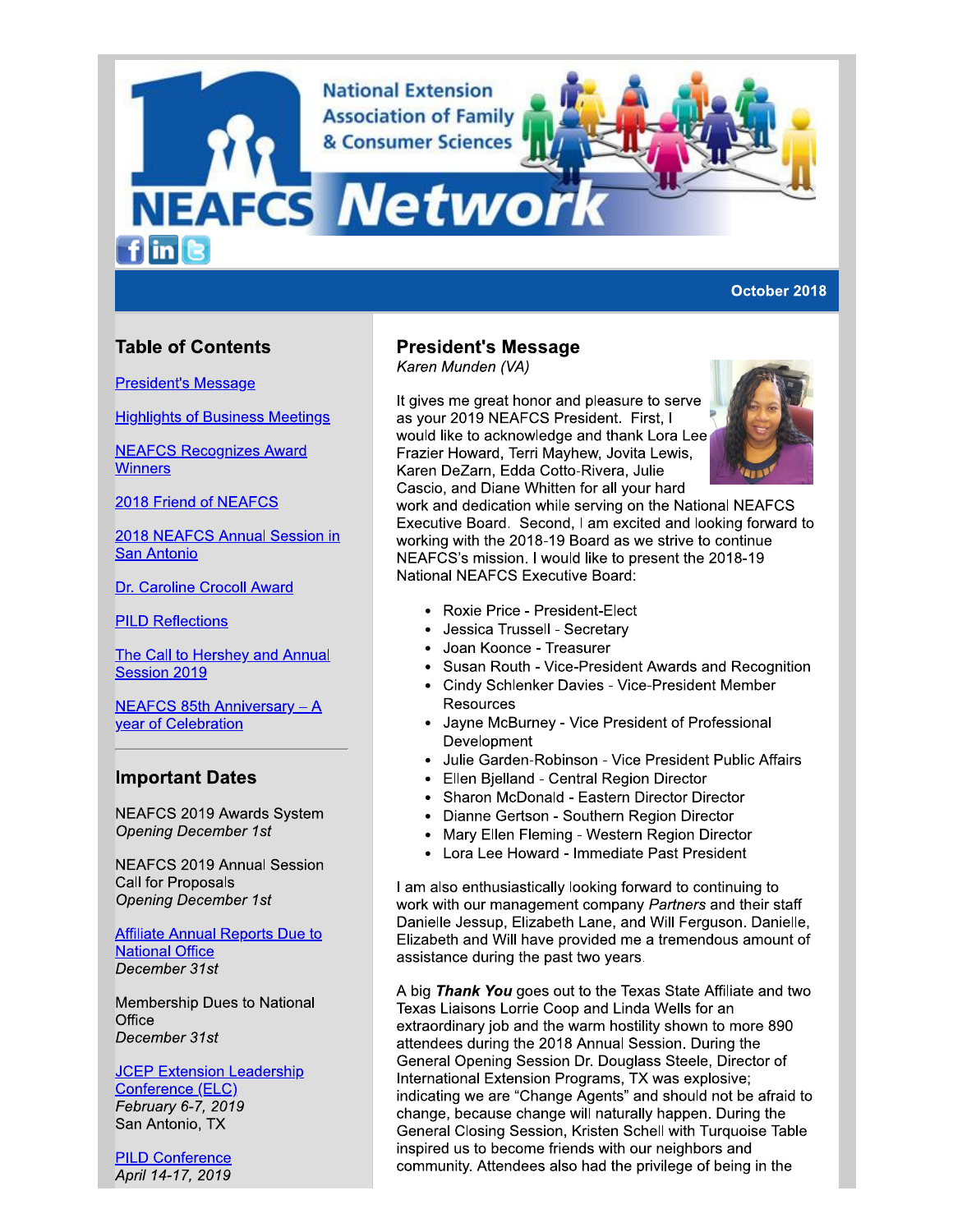### Arlington, VA

**NEAFCS 2019 Annual Session** Sept. 30 - Oct. 3, 2019 Hershey, PA

Please add the following two emails to your "safe sender" or "white lists" to ensure you continue to receive emails from NEAFCS as we move to a new system.

neafcs@memberclicks-mail.net

neafcs@www-neafcs.ccsend.com

For those of you accessing your email through a work email server, you may wish to share this information with your IT person and ask for their help in ensuring the email addresses are added to your safe sender lists.

**National Extension Association** of Family & Consumer Science 325 John Knox Rd. Suite L103 Tallahassee, FL 32303 (850) 205-5638 djessup@executiveoffice.org

company of 14 Past National Presidents. Ms. Nettie Ruth Brown 1975 National President and 1976 National President Ms. Genevieve Harris were among the Past National Presidents attending the Annual Session. Attendees also had the opportunity to network with 55 National Program Leaders including Caroline Crocoll, Director of the Division of Family Consumer Sciences, United States Department of Agriculture and National Institute of Food and Agriculture. Casey Mull with National Association of Extension 4-H Agents and Trudy Rice with National Association of Community Development Extension Professionals represented the Joint Council of Extension Professional (JCEP). They informed Annual Session attendees that all members are invited to both the Extension Leadership Conference and Public Issues Leadership Development conferences sponsored by JCEP.

I was inspired by the overwhelming data of the interactive and informative 2018 Annual Session App. More than 473 individuals downloaded the app. Thanks to all who posted and commented before, during, and after Annual Session. Congratulations to Dianne Gertson for winning the most points on the app. Additionally, Congratulations to Addie Wilson for receiving a free registration for posting on the 2018 Annual Session app.

If you were unable to attend the Annual Session this year, there is still time to download the app and view all the posts to get an idea of the educational information we received as well as the fun we had networking with colleagues across the country. The 2018 Annual Session app will be available until December 31, 2018.

Finally, I encourage you to read the NEAFCS Network each month immediately upon receipt. Look for the Hershey Kiss icon hidden within the newsletter. The first three people who locate the icon and email mail me at kmunden@vt.edu names will be entered into a drawing for a FREE 2019 Annual Session Registration. Please put "Hershey Kiss" in the subject line to ensure your email is counted. Please mark your calendar for the 2019 NEAFCS Annual Session scheduled for September 30, 2019, to October 3, 2019, in Hershey, PA. I am eagerly looking forward to seeing you next year at the NEAFCS 2019 Annual Session.

Sincerely, Karen

**Back to top** 

# **Highlights of Business Meetings**

Lora Lee Howard (KY), Immediate Past President

The NEAFCS Board and delegates attended the Annual Educational Awards Fund Meeting. The agenda included approval of the 2019 Awards Fund Budget and approval of the 2019 Awards Financial Report. Vice President for Awards, Susan Routh, gave her report to the delegates.



The NEAFCS Annual Session Business Meeting was held on Wednesday, September 26th in San Antonio. Texas. The elected officer's shared yearly reports to the delegation as well as reports provided by the Historian, JOE Representative and the Management Company. Our special reports were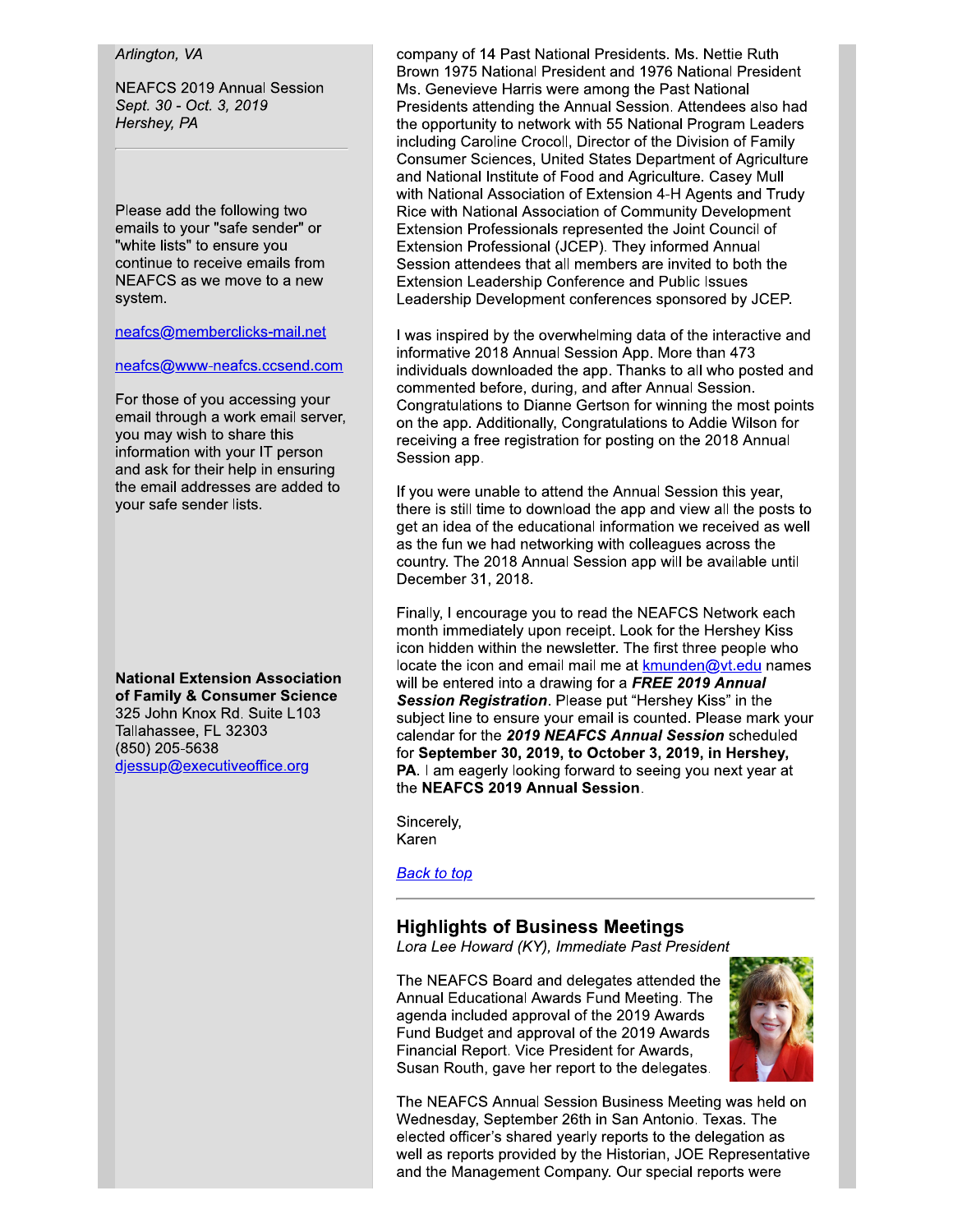given on the Strategic Plan, JCEP Leadership Conference, PILD Conference, National Office Evaluation, Endowment Committee, and the Hub City Site Selection Update.

Our Articles of Incorporation will be filed in Florida, the voting delegates voted to make this change. The delegates also voted to remove electronic voting from our governing documents, as it conflicted with nominations from the floor. Treasurer, Joan Koonce, gave the Finance and Investment Committee reports. She also presented the 2019 Budget, which was approved.

Theresa Mayhew recognized the nominating committee and the following candidates were presented to the delegation: Roxie Price- President Elect, Jessica Trussell- Secretary, Jayne McBurney -VP for Professional Development and Cindy Schlenker Davies- VP for Member Resources. Newly elected Regional Directors were also announced: Sharon McDonald Eastern Region Director and Mary Ellen Fleming Western Region Director.

**Back to top** 

### **NEAFCS Recognizes Award Winners**

Susan Routh (OK), Vice President Awards and Recognition

What a great Annual Session! The NEAFCS Annual Session gives members a wonderful opportunity to experience one of the BEST member benefit - Awards! During the Regional Awards Luncheon, 180 awards were presented to winners. On Thursday evening, 88 award winners were recognized. With the



introduction of six new award categories and the new Annual Session Registration Scholarships, the NEAFCS award program experienced a growth in applications this past year. More than \$20,000 of Annual Session Scholarships were presented to National first, second, and third place winners. CONGRATULATIONS to all the winners!

The 2018 First Place National Award-winning applications will be posted to the NEAFCS website soon. The 2019 Awards application system is scheduled to open December 1st. The 2019 Awards Manual should be posted to the Awards section of the NEAFCS website by November 15th. The "Innovations" in Youth Development Programming Award," a new 2019 award, will recognize youth development programs (non-4-H) that are innovative and creative. The Educational Technology category will be combined with the Internet Educational Technology category.

We look forward to recognizing the 2019 Award winners in Hershey, Pennsylvania. Milton Hershey said, "Given them quality. That's the best kind of advertising in the world." As you read this article, think about the quality FCS programs that you are producing. Review the 2019 Awards Manual and move forward to apply for an award. Your quality programs deserve recognition at the state, regional and national level. What a great way to promote Family and Consumer Sciences!

**Back to top**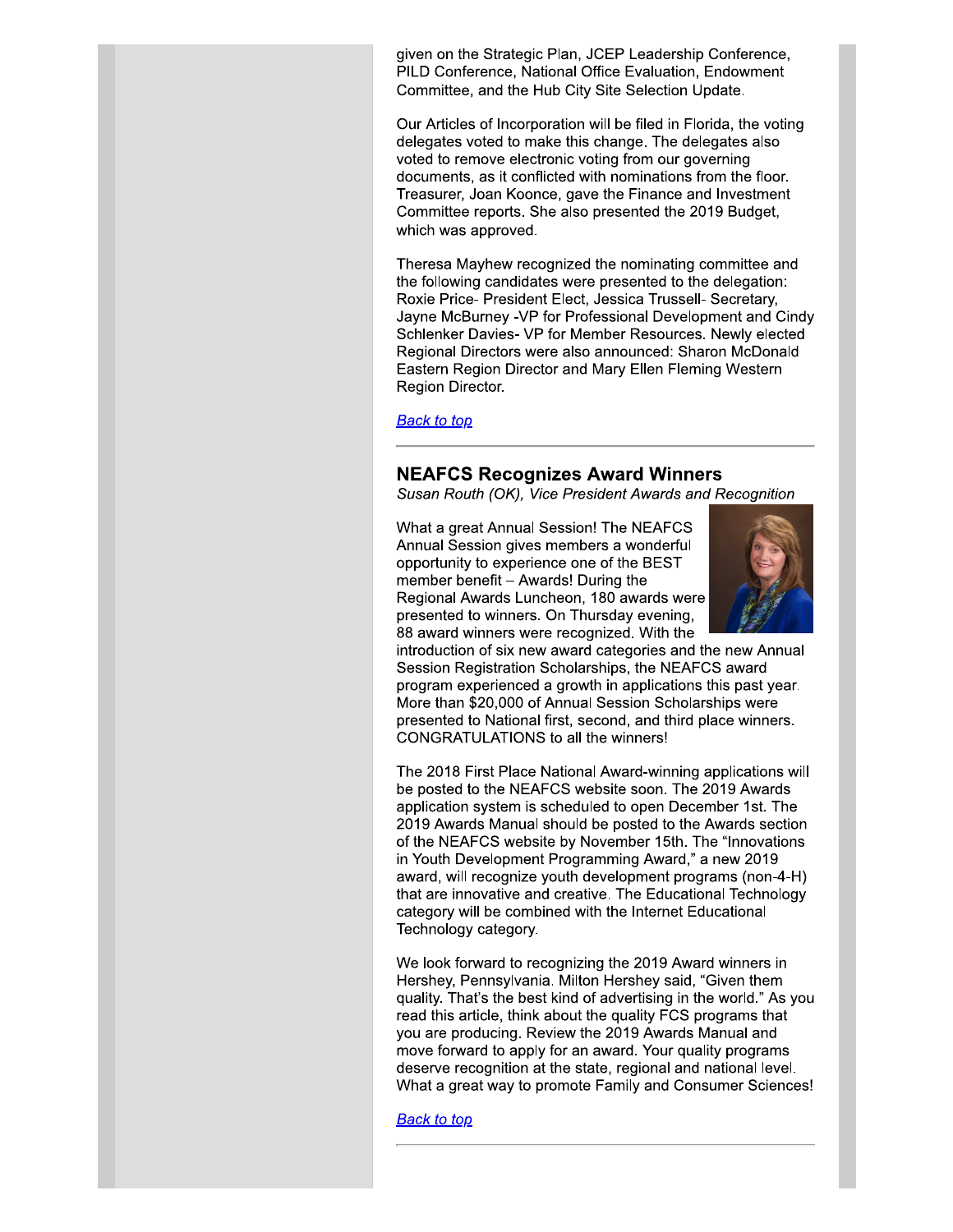# **2018 Friend of NEAFCS**

Lora Lee Howard (KY), Immediate Past President

NEAFCS was proud to recognize Dr. Douglas Steele as the 2018 Friend of NEAFCS. It was very appropriate to recognize Dr. Steele while we were in Texas. Dr. Steele was director of the Texas A&M AgriLife Extension Service from 2012-2018. In his role as Director of Extension, he was not only an enthusiastic champion for Family and Consumer Sciences, but also an



advocate on the state, regional and national levels for the mission and vision of the professional associations. He fully supports the NEAFCS creed to "accept the opportunity to empower individuals, families, and communities to meet their needs and goals through a learning partnership."

Dr. Douglas L. Steele has recently accepted the position of Vice President for Food, Agriculture and Natural Resources with the Association of Public & Land-Grant Universities effective January 2, 2019. He currently serves as director of International Extension Programs for the Borlaug Institute for International Agriculture at Texas A&M AgriLife.

#### **Back to top**

# 2018 NEAFCS Annual Session in San Antonio

Karen DeZarn (TX), Past VP for Professional Development

What a great time was had by the nearly 900 people that attended the 84th NEAFCS Annual Session in San Antonio. The sessions were interesting and educational, the speakers inspirational, the food was "Southern Delicious" and the weather couldn't have been better!!



The week began Monday morning with three pre-conference workshops: Forget Your Number; Health for ALL; and Disasters Happen. Participants came away enthusiastic and with a multitude of ideas on how to address these topics. Our keynote speaker and Friend of FCS award winner was Dr. Douglas Steele. His witty and personable message about embracing change and moving forward was unforgettable. The Welcome (Howdy) Event and dinner was held at Historic La Villita. Traditional Mexican fare along with dancers, singers, shopping, and hands on activities was a lot of fun.

Each morning got us started off with a new wellness activity -Line Dancing! The new App this year kept us on track with the schedule, announcements, maps and a rowdy game with people racking up points for posts, pictures and comments. The First Timer breakfast was attended by the nearly 200 first time attendees.

Regional luncheon meetings were held with the East and the West electing their new Regional Directors. Fourteen In-Depth Sessions were held Tuesday afternoon. Participants could choose on-site sessions or those from all over San Antonio. The Leadership Event was held at the Alamo with state presidents, past national presidents and national board members in attendance. Jackie Van De Walle, cowgirl and assistant VP of the San Antonio Livestock Expo was the speaker for the evening.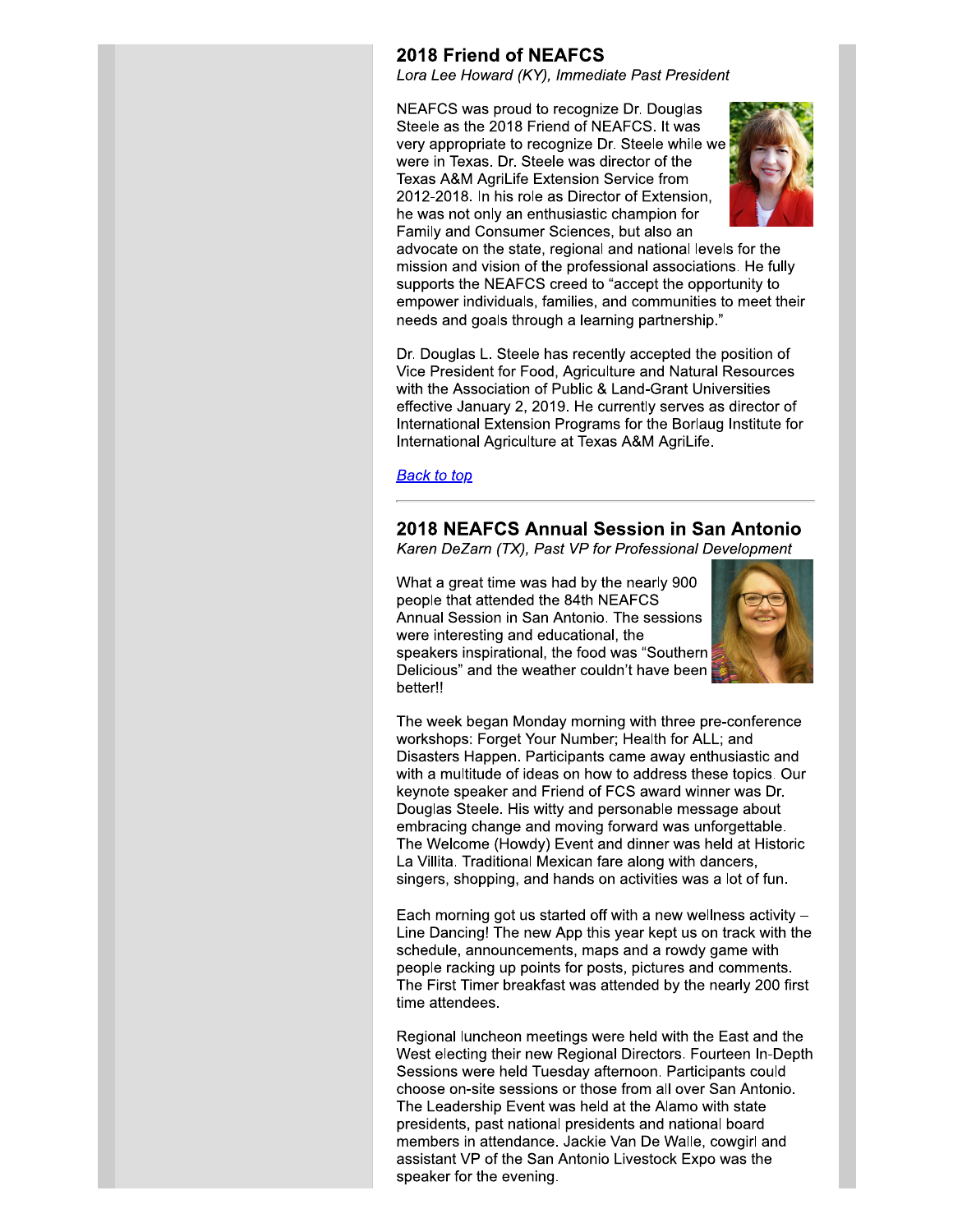Another new event this year was an expansion of the Showcase of Excellence poster presentations featuring the Ignite - a quick 5-minute overview and then the World Café sessions, which allowed a more in-depth discussion of the topics. Concurrent sessions were presented Tues. - Thur. allowing participants to choose which track they wished to attend. Wow, what a variety of educational topics featuring curriculum, programs, research, etc. Seven exhibit forums (more than ever!) were held Wednesday afternoon and Thursday morning during the times that the exhibit hall was open. The silent auction was a hit and brought in \$5,000.50. Close to 300 backpacks were donated to the local CASA organization.

Oh, and the potholders!! The Texas Extension Education Association (Homemakers) made and donated almost 3000 potholders in the shape of Texas. They were distributed throughout Annual Session to everyone that made it a success. What a collaboration!

The closing General Session Keynote was Kristen Schell from Austin with her topic The Turquoise Table with tips for hospitality and connecting with your neighbor. We are awaiting the results of the evaluation. Please complete if you attended and hope to see you next year in Hershey, Pennsylvania.

**Back to top** 

# Dr. Caroline Crocoll Award

Karen Munden (VA), President

It is my immense pleasure and distinguish honor to announce that Dr. Caroline Crocoll is the 2018 recipient of the prestigious Ellen **Swallow Richards Public Service Award** given by the Board on Human Sciences. Dr. Crocoll has served as the Director of the United States Department of Agriculture-National Institute of Food and Agriculture's



Division of Family and Consumer Sciences since 2010, and Acting Director of the Division of Youth & 4-H since July 2018. The Board on Human Sciences award nationally recognized leaders who have made significant history of promoting and advancing human sciences. I am very proud to state that Dr. Crocoll has exemplified her dedication and commitment to improving the lives of individuals through her with Cooperative Extension at the community, state, and federals levels since 1993. Dr. Crocoll's leadership in Family and Consumer Sciences and 4-H Youth Development has highlighted the research, education and outreach from Land-Grant Universities across the nation.

On behalf of National Extension Association of Family and Consumer Sciences, we send our **Congratulations** to Dr. Caroline Crocoll for such a noteworthy honor.

**Back to top** 

#### **PILD Reflections**

Edited by Julie Garden-Robinson (ND), Vice President of **Public Affairs**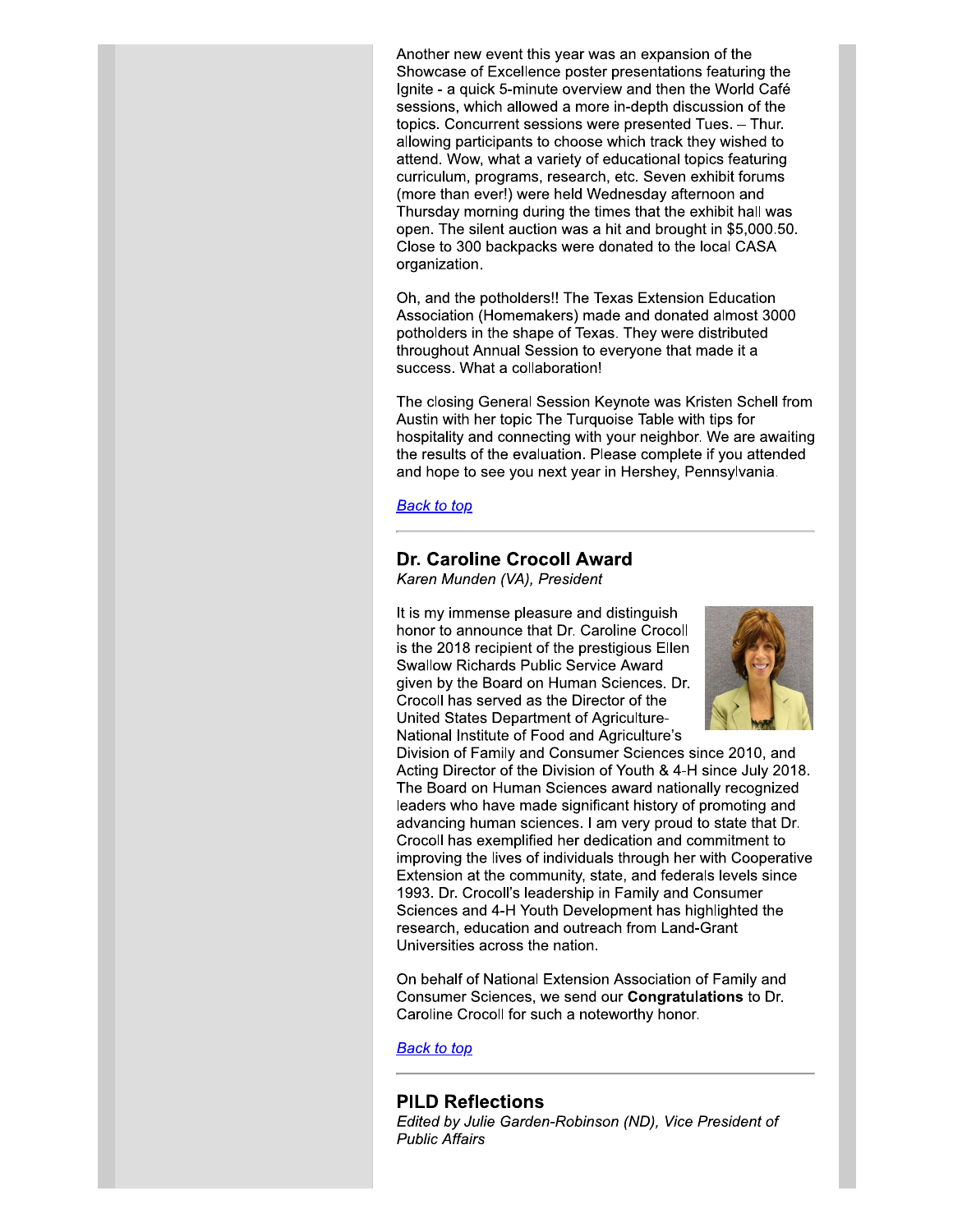

Thank you so very much for allowing me to attend the PILD Conference. As Secretary for the Health and Human Science Educators of Indiana, I will and have shared programming efforts from other states' educators to my colleagues across the state of Indiana. I applaud the PILD Planning Committee for securing a fantastic array of speakers. The networking es were endless. From riding the elevators or

escalators to lunch line talk, restroom breaks, and/or large and small group presentations, I learned an abundance from my colleagues. Especially interesting was the Family and Consumer Science Panel led by Lora Lee Howard, NEAFCS President with panelists Caroline Crocoll, Beverly Samuel, Ahlisha Shipley, Jane Clary, Mallory Koenings and Sylvia Montgomery. A resounding message from all panel members was that there is power in the stories we tell and the importance of programming impact in our local communities. We also were able to attend a Legislative Breakfast with Sen. Young (IN); Senator Joe Donnelly and Jim Banks where the Opioid Epidemic Discussion continues and how EXTENSION offices are trusted community leaders who may help with this endeavor. Capital legislative appointments and tour partners with the 4-H students (IN) at the Capital was the ultimate highlight as two students and I encountered a personal tour onto the Inaugural Balcony led by our own Representative Trey Hollingsworth. Conference speaker John Noltner, who is the founder of "A Peace of My Mind," through his photography and storytelling, shared his work of over 20 years of traveling and the importance of building relationships.

#### Submitted by Nancy Manuel (IN)



I was given the opportunity to attend PILD (Public Issues Leadership Development Conference) hosted by JCEP in Washington, D.C. The theme was "Civil Dialogue in the Public Arena" which seemed like a very fitting theme for our current political environment. Keynote speaker Carolyn Lukensmeyer, Executive Director of the National Institute for

Civil Discourse, reminded us that our children are watching how we act. She talked about the incivility and political dysfunction and how we got there, including too much money in politics, 24/7 news, social media, etc. She reminded us we need to enter conversations as a two-way street: To share our viewpoints and to listen to others. It doesn't mean we have to agree, but it means we can disagree respectfully. As affiliate President for my state, I hope to encourage this concept during my leadership. I had the opportunity to visit with National Program Leaders and NEAFCS members from across the country. I valued the opportunity to visit with our State's Senators, Congressmen and Congresswomen and their staff on behalf of Extension. Providing them with our appreciation for their support, and providing them with an insight of what is currently being accomplished through Extension in our state. Overall, I think this was one of the best conferences that I have had the opportunity to participate in. The conference committee also provided an opportunity to see Washington, D.C. through a bus tour. Stopping at sites to see the memorials and monuments was just an awesome experience.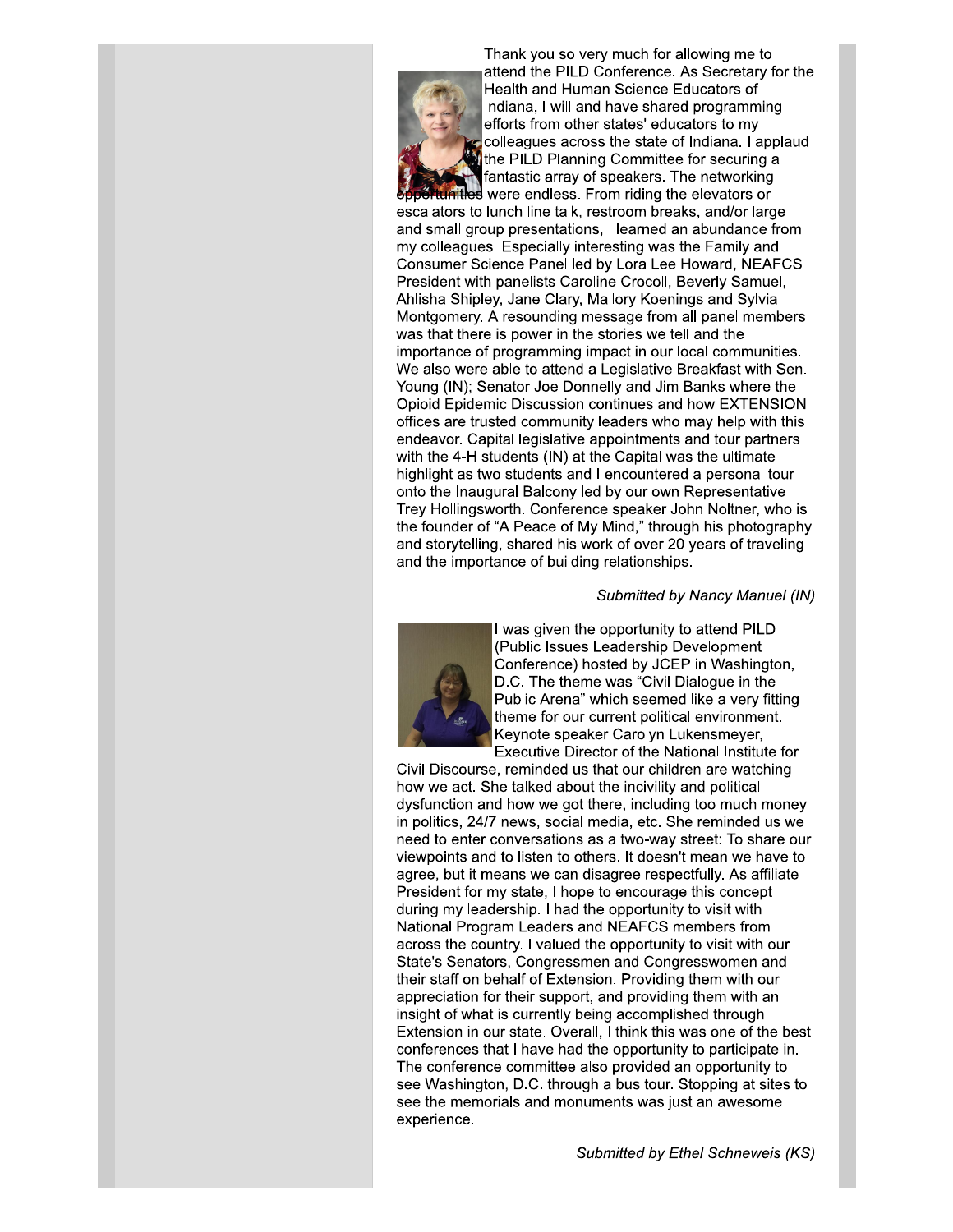

In looking back on what I hoped to learn, the PILD conference not only met my expectations, it far exceeded them. I learned new approaches to promoting Extension with both the public and decision-makers. I gained a greater understanding of national structures such as NIFA and ECOP. Most importantly, I am more confident in my ability to bring people together in civil dialogue. All of the

activities around the theme of civil dialogue were engaging, thought provoking, and challenging. In addition, I attended the post-conference workshop that gave me an opportunity to practice facilitating difficult conversations.

In some of my favorite sessions, I was reminded about the importance of accountability and civil rights. I learned what NOT to say/do on a hill visit during the entertaining and informative skit by the "Communicating on the Hill" panel. The opening keynote speaker, Carolyn Lukensmeyer, brought the matter of civility, or lack thereof, into perspective. John Noltner and his "A Peace of My Mind" was absolutely amazing, leaving me with a sense of hope and reminding me of the critical art of listening. In fact, my biggest take-away was his quote "listen enough to understand the life experiences that led someone to believe or to make the decisions he/she made.

This was the best conference I have attended in my 22 years with Extension. As the VP for Public Affairs in my state association, I believe I am better prepared to communicate the importance of NEAFCS Impact Reports and to lead my fellow members to become greater advocates for Family and **Consumer Sciences.** 

Submitted by Tracy Davis (NC)

### **Back to top**

# The Call to Hershey and Annual Session 2019

Theresa Mayhew (NY), AS 2019 Tri-Liaison

On behalf of my fellow tri-liaisons Denise Continenza (PA) and Lynn James (PA) and the rest of the planning committee, it's a pleasure to invite you to Annual Session 2019 next September 30 – October 3 in Hershey, PA, a spot that has been proclaimed to be the



sweetest place on earth. What's so special about Hershey, PA? Glad you asked - let's spell it out for you!

H – Stands for history, heritage and highlights including our 85th year celebration (which will culminate with a festive reception complete with balloons, party favors and cake) E -- Energy, enthusiasm and entrepreneurial spirit (Milton S. Hershey started building his chocolate plant there in 1903) R -- Renewal, rejuvenation, research and Reese's (made even more famous in the film E.T.)

H -- Heart, health, harvest and hockey (the Hershey Bears are the longest continuously operating American Hockey League team still playing in its original city since 1938-39)

S -- Serendipity, service and support (in the form of scholarships, CEUs and non-stop networking)

E -- Efficiency, evaluation and exhibits (our Partner members and vendors are the best!)

Y - You and year as in "see you in Hershey next year!"